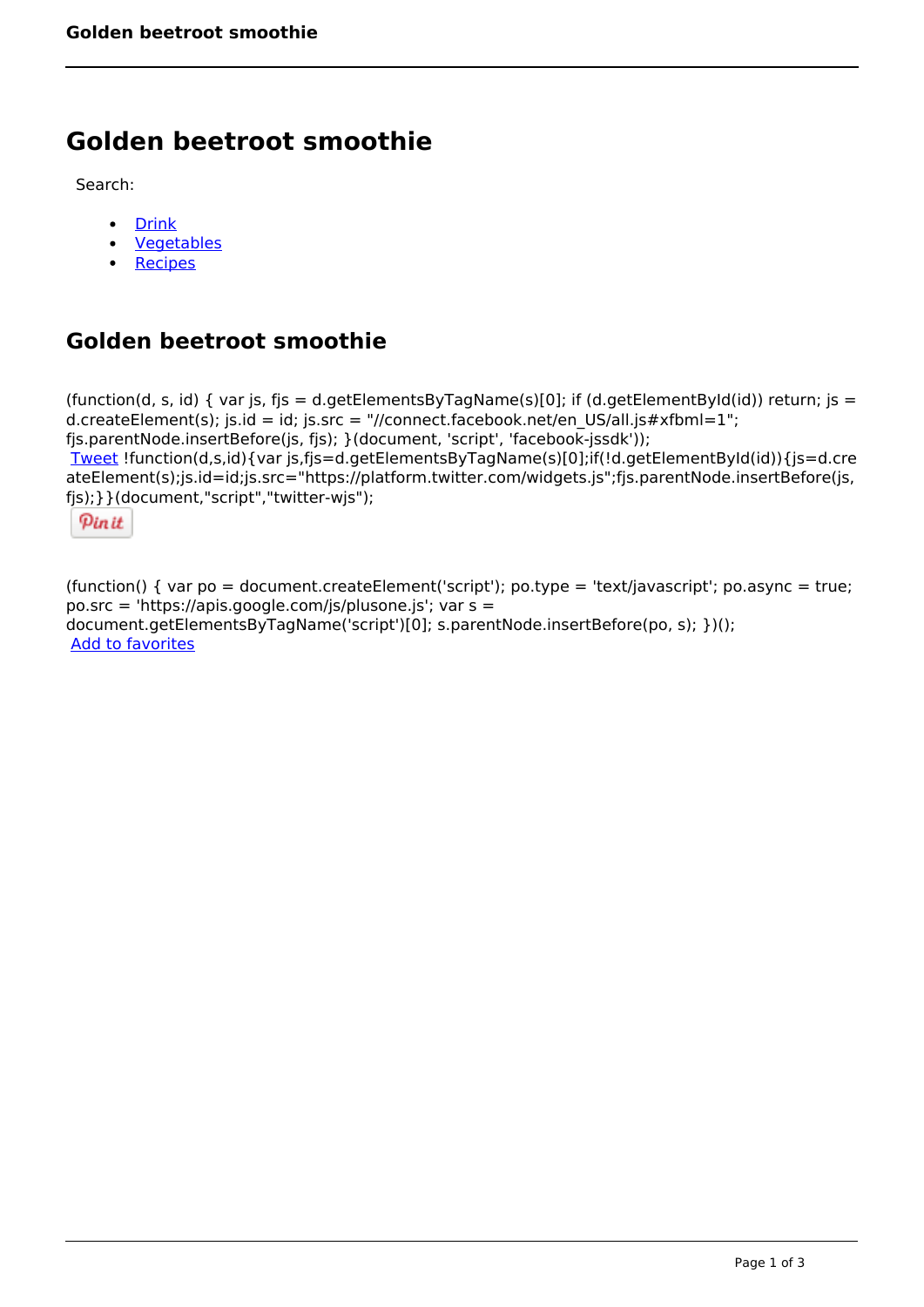

Rate this recipe

0 people are cooking this [Count me in](https://www.naturalhealthmag.com.au/flag/flag/favorites/1575?destination=printpdf%2F1575&token=ae947bd521f6238da0f3ccb794bbd1a7)

Try this wholesome smoothie recipe from Mastic, George Calombaris' healthy eating cafe.

## **Ingredients** (serves 1)

- 1 whole golden **beetroot**, skin on (or 2 small)
- ½ [banana](http://www.naturalhealthmag.com.au/nourish/papaya-and-banana-bread-recipe)
- 3 x 2cm chunks celery
- 1 date, pitted
- 1 x 2cm piece of ginger, skin on
- $\cdot$   $\frac{1}{4}$  lemon, rind on
- 2 whole walnuts
- 400 ml chamomile tea, chilled, loose leaf
- 1 tsp Swisse Organic [Maca Powder](http://www.naturalhealthmag.com.au/nourish/maca-powder)

## **Method**

Choose a glass or jar that has a volume of 500ml

Brew 2 teaspoons of loose leaf chamomile tea in boiling water for five minutes, strain and chill for one hour or until cold.